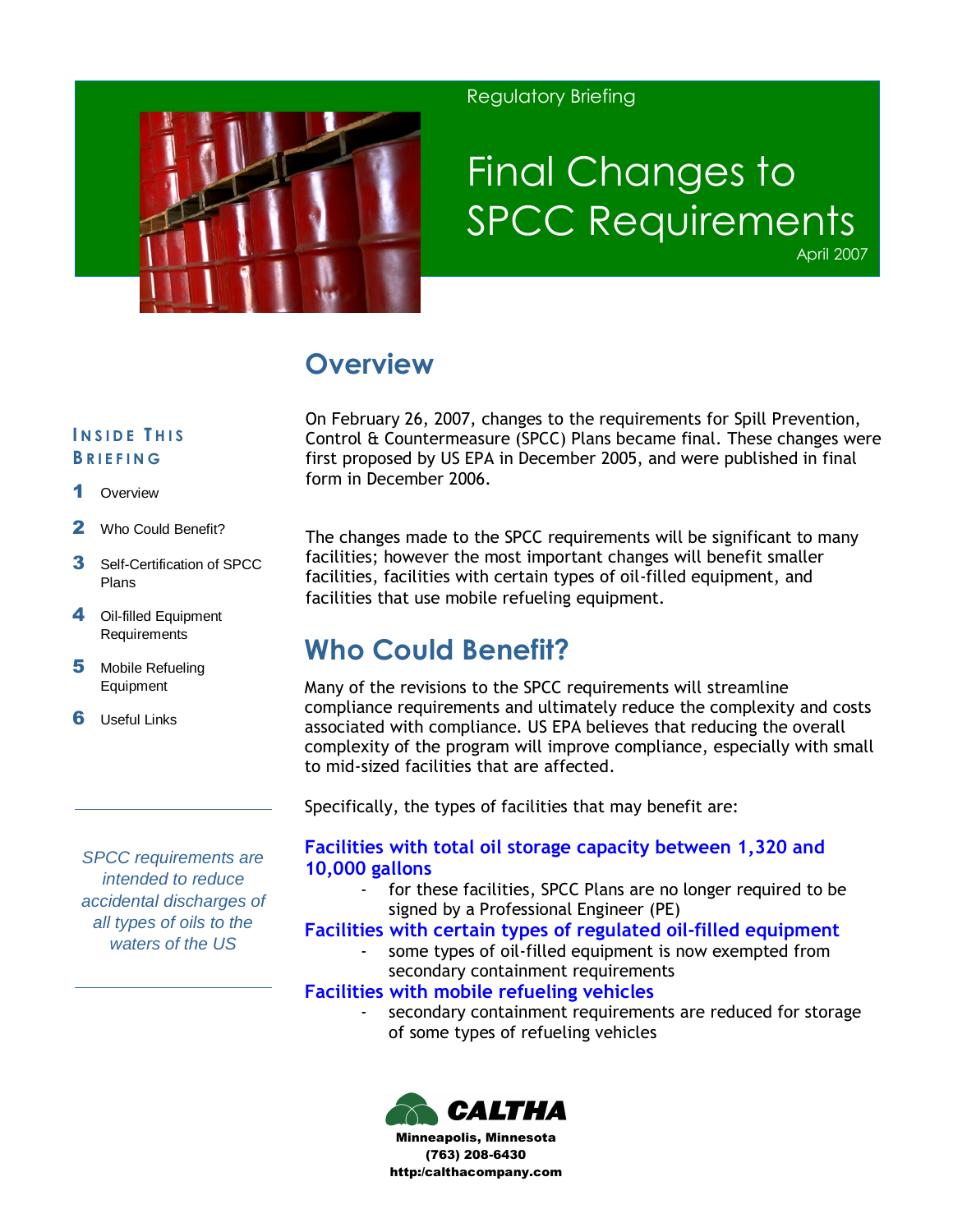# **Self-Certification of SPCC Plans**

SPCC Plans can now be self-certified (no PE certification required), if facilities meet a few qualifications:

- **On-site oil storage capacity must be less than 10,000 gallons**
- **Over the past three years, no single spill greater than 1,000 gallons, and no more than two spills greater than 42 gallons have occurred.**
- **The SPCC meets all requirements, without the use of** "environmentally equivalent" or "impracticality" **determinations**

SPCC Plans will still need to be certified that the signatory is:

- **Familiar with SPCC requirements,**
- **Has visited and reviewed the facility, and**
- **The Plan was prepared in accordance with accepted and sound industry practices,**
- **Procedures for inspections and testing have been established,**
- **The Plan is fully implemented, and**
- **The facility meets all the requirements to qualify for selfcertification**

# **Oil-filled Equipment Requirements**

Oil-filled equipment is regulated under SPCC requirements. This includes some very common types of equipment: hydraulic systems, lubricating systems, gear boxes, electrical transformers & other electrical equipment, coolant and heat transfer systems.

One of the challenges of complying with SPCC requirements is providing adequate secondary containment around this type of equipment.

The revision to the SPCC rule now allows facilities to rely on an inspection program and contingency planning in lieu of secondary containment. To quality for this exemption, facilities need to commit to having the necessary resources available to address spills from qualifying oil-filled equipment. They must also be able to demonstrate that no reportable spills have occurred from the equipment over the past three years.

By using this alternate means of protection, facilities do not need to demonstrate that secondary containment is not feasible. And using this alternate means will not preclude a facility from being qualified to selfcertify their SPCC Plan.

*of SPCC applicability: Aboveground storage tanks Other bulk containers Drums*

*Examples of containers (>55 gallons) which must be included in calculation*

*Oil-filled equipment Mobile tanks*